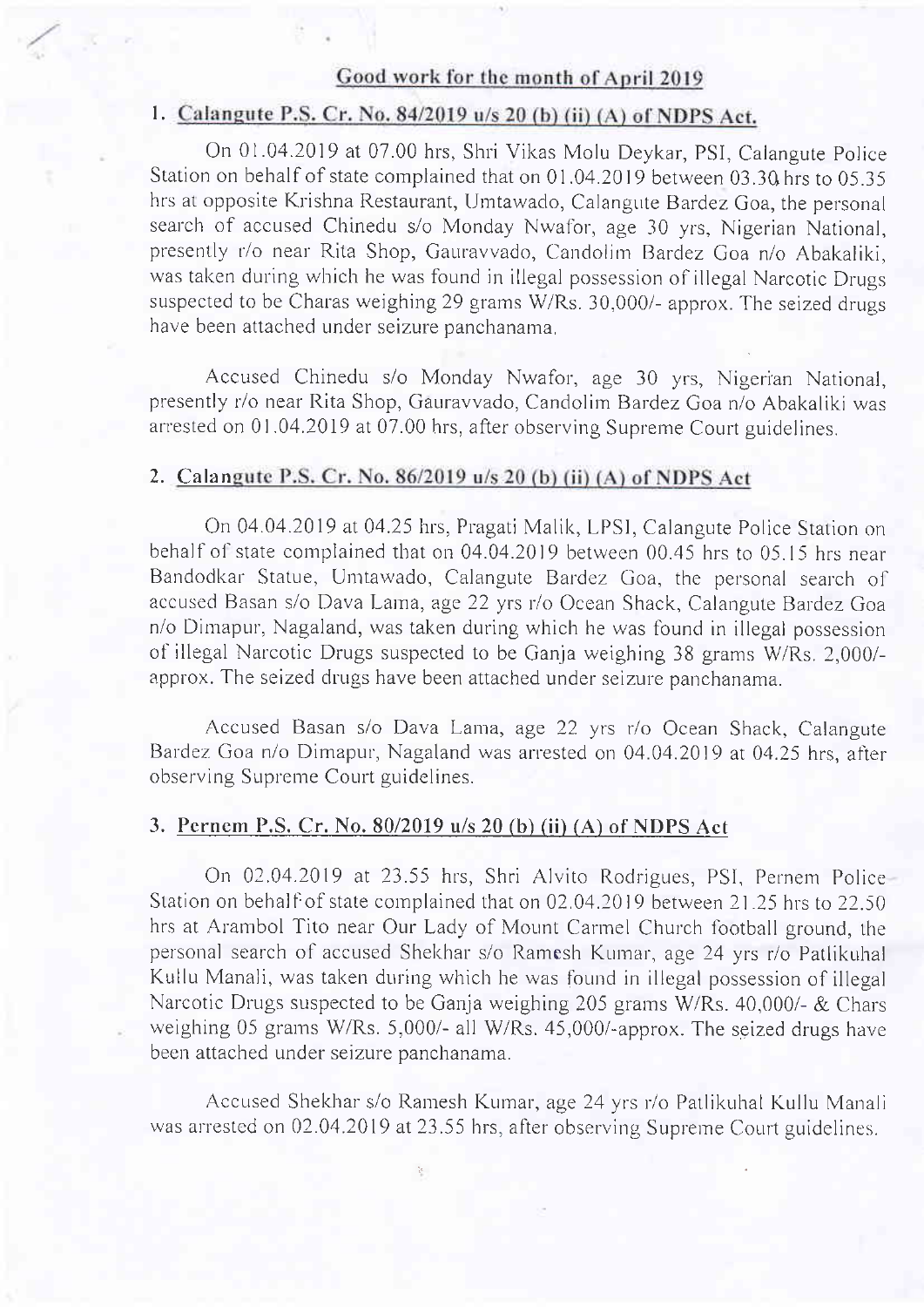### 4. Mapusa P.S. Cr. No. 138/2019 u/s 20 (b) (ii) (A) & 22 (b) of NDPS Act

On 09.04.2019 at 16.15 hrs, Shri Rakesh Satelkar s/o Laxman Satelkar PC- $316523$ ,  $3^{\text{rd}}$  IRB, attached to Central Jail Colvale on behalf of state complained that on 09.04.2019 at I 1.45 hrs at Central Jail Colvale, the accused person namely Mr. James Sunday, major in age, Nigerian National, Convict Prisoner, Central Jai Colvale was found in illegal possession of illegal Narcotic Drugs suspected to be Ganja weighing 104 grams W/Rs. 10,000/- approx. The seized drugs have been attached under seizure panchanama.

### 5. Calaneute P.S. Cr. No. 89/2019 u/s 20 (b) (ii) (A) of NDPS Act

On 09.04.2019 at 04.15 hrs, Deepa d/o Molu Deykar, LPSI, Calangute Police Station on behalf of state complained that on 09.04.2019 between 00.30 hrs to 03.00 hrs near Saipem Hill Resort, Saipem, Candolim Bardez Goa, the personal search of accused Varun s/o Rajan Arora. age 28 yrs r/o 9/A, Trimurti, North Avenue road, Santacruz (W), Mumbai Maharashtra, was taken during which he was found in illegal possession of illegal Narcotic Drugs suspected to be Ganja weighing 37 grams W/Rs. 5,000/- approx. The seized drugs have been attached under seizure panchanama.

Accused Varun s/o Rajan Arora, age 28 yrs r/o 9/A, Trimurti, North Avenue road, Santacruz (W), Mumbai Maharashtra was arrested on 09.04.2019 at 04.15 hrs, after observing Supreme Court guidelines.

### 6. Calaneute P.S. Cr. No. 90/2019 u/s 21 (a) of NDPS Act

On 10.04.2019 at 04.15 hrs, Pragati Malik, LPSI, Calangute Police Station on behalf of state complained that on 10.04.2019 between 00.50 hrs to 02.45 hrs, near Sai Leela Restaurant, Maddowaddo, Calangute Bardez Goa, the personal search of accused Ajmaul s/o Kharejul Sarkar, age 23 yrs r/o Nagao, Bardez Goa n/o West Bengal, was taken during which he was found in illegal possession of illegal Narcotic Drugs suspected to be Heroin weighing 2.75 grams W/Rs. 10,000/approx. The seized drugs have been attached under seizure panchanama.

Accused Ajmaul s/o Kharejul Sarkar, age 23 yrs r/o Nagao, Bardez Goa n/o West Bengal was arrested on 10.04.2019 at 04.15 hrs, after observing Supreme Court guidelines.

### 7. Calangute P.S. Cr. No. 9412019 u/s 20 (b) (ii) (A) of NDPS Act

On 13.04.2019 at 02.45 hrs, Deepa d/o Molu Deykar, LPSI, Calangute Police Station on behalf of state complained that on 12.04.2019 between 23.05 hrs to 01.15 hrs of 13.04.2019 near Palmarina Hotel, Porbowado, Calangute Bardez Goa, the personal search of accused Peter s/o Rony Xavier, age 36 yrs, r/o Agarwaddo, Calangute Bardez Goa, was taken during which he was found in illegal possession of illegal Narcotic Drugs suspected to be Ganja weighing 43 grams W/Rs. 5,500/ approx. The seized drugs have been attached under seizure panchanama.

Accused Peter s/o Rony Xavier, age 36 yrs, r/o Agarwaddo, Calangute Bardez Goa was arrested on 09.04.2019 at 04.15 hrs, after observing Supreme Court guidelines.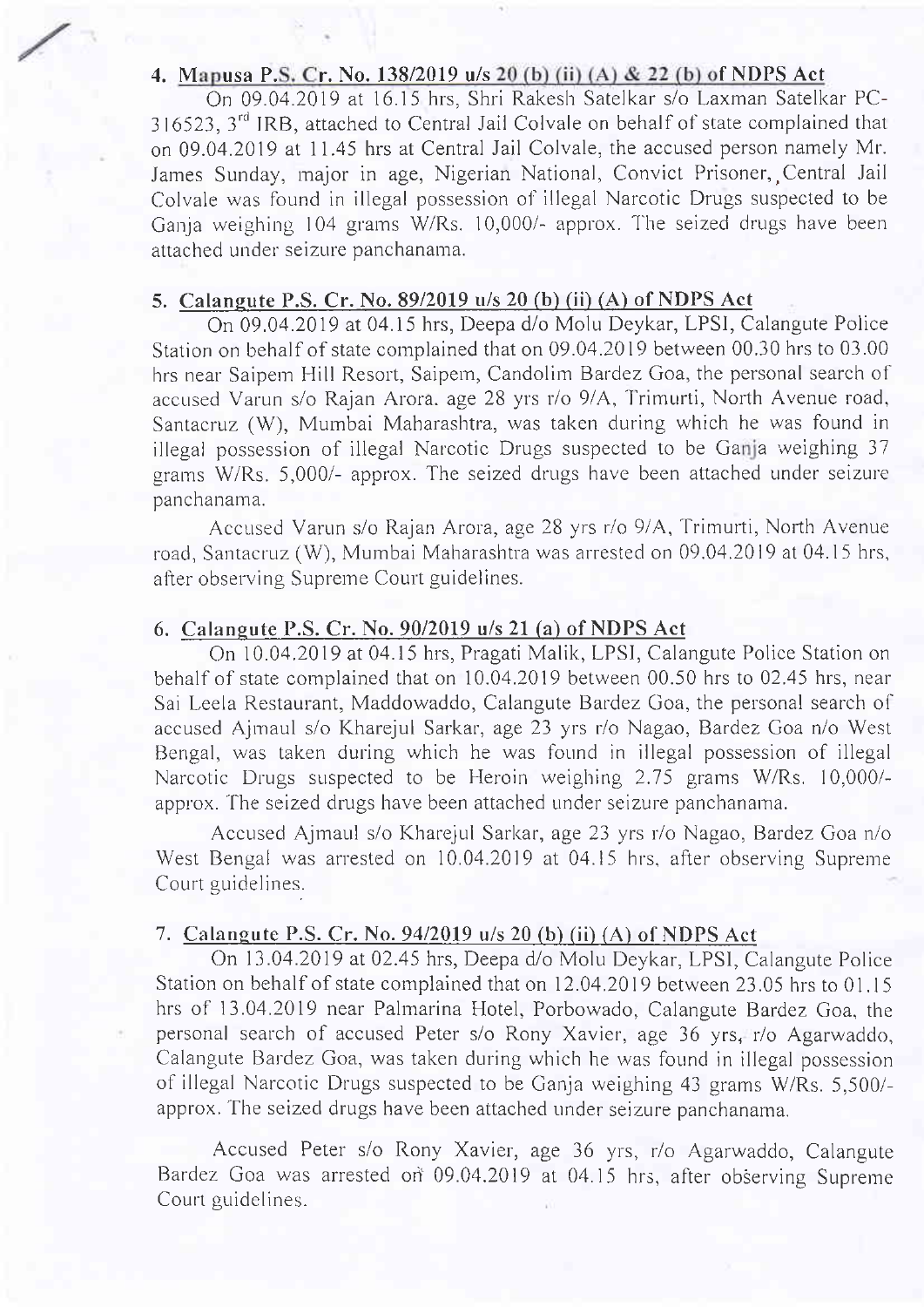# 8. Anjuna P.S. Cr. No. 48/2019 u/s 21 (C), 21 (b) & 20 (b) (ii) (a) of NDPS Act

On 12.04.2019 at 18.30 hrs, Shri Stanley Gomes, PSI, Anjuna Police Station on behalf of state complained that on 12.04.2019 between 13.15 hrs to 17.30 hrs at Chaudiwado, Marna Siolim Goa, the personal search of accused Mr. Sergia Vantsesov, age 36 yrs, Russian National, was taken during which he was found in illegal possession of illegal Narcotic Drugs suspected to be l) Methamphetine weighing 05 grams W/Rs. 50,000/-, 2) Cocaine weighing 9.4 grams W/Rs. 50,000/-, 3) MDMA weighing 8.3 grams W/Rs. 45,000/-, 4) Ecstasy tablets weighing 10.5 grams W/Rs. 1,55,000/-, 5) Charas weighing 114 grams W/Rs. 70,000/- & 6) GBL tiquid weighing 60.3 W/Rs. 3,00,000/- all W/Rs. 6,70,000/- approx The seized drugs have been attached under seizure panchanama.

Accused Mr. Sergia Vantsesov, age 36 yrs, Russian National was arrested on 12.04.2019 at 18.30 hrs, after observing Supreme Court guidelines.

# 9. Calangute P.S. Cr. No.  $95/2019$  u/s 20 (b) (ii) (A) of NDPS Act.

On 14.04.2019 at 02.15 hrs, Vikas Deykar, PSI, Calangute Police Station on behalf of state complained that on  $13.04.2019$  between  $23.15$  hrs to 01.00 hrs of 14.04.2019 near Dolphin Circle, Naikavaddo, Calangute Bardez Goa, the personal search of accused Tony Nishok Abimel Peeris s/o Kishore Peeris, age 26 yrs r/o 6A/3, Mithilam Apartments, Sriram Nagar, 1<sup>st</sup> Main road, Nolambur, Tiruvallur, Maduravoyal, Tamilnadu, was taken during which he was found in illegal possession of illegal Narcotic Drugs suspected to be Ganja weighing 38 grams W/Rs. 3,800/- approx. The seized drugs have been attached under seizure panchanama.

Accused Tony Nishok Abimel Peeris s/o Kishore Peeris, age 26 yrs r/o 6A/3, Mithilam Apartments, Sriram Nagar, 1<sup>st</sup> Main road, Nolambur, Tiruvallur, Maduravoyal, Tamilnadu was arrested on 09.04.2019 at 04.15 hrs, after observing Supreme Court guidelines.

# 10. Calangute P.S. Cr. No. 97/2019 u/s 20 (b) (ii) (A) of NDPS Act

On 17.04.2019 at 06.15 hrs, Deepa Deykar, LPSI, Calangute Police Station on behalf of state complained that on  $17.04.2019$  between 03.35 hrs to 05.30 hrs at near Novotel Hotel, Candolim Bardez Goa, the personal search of accused Ravi Shivanand Shetye, age 27 yrs, r/o near Ocean Guest House, Betim Verem, Bardez Goa, was taken during which he was found in illegal possession of illegal Narcotic Drugs suspected to be Ganja weighing 39 grams W/Rs. 4,000/- approx. The seized drugs have been attached under seizure panchanama.

Accused Ravi Shivanand Shetye, age 27 yrs, r/o near Ocean Guest House, Betim Verem, Bardez Goa was arrested on 17.04.2019 at 06.15 hrs, after observing Supreme Court guidelines.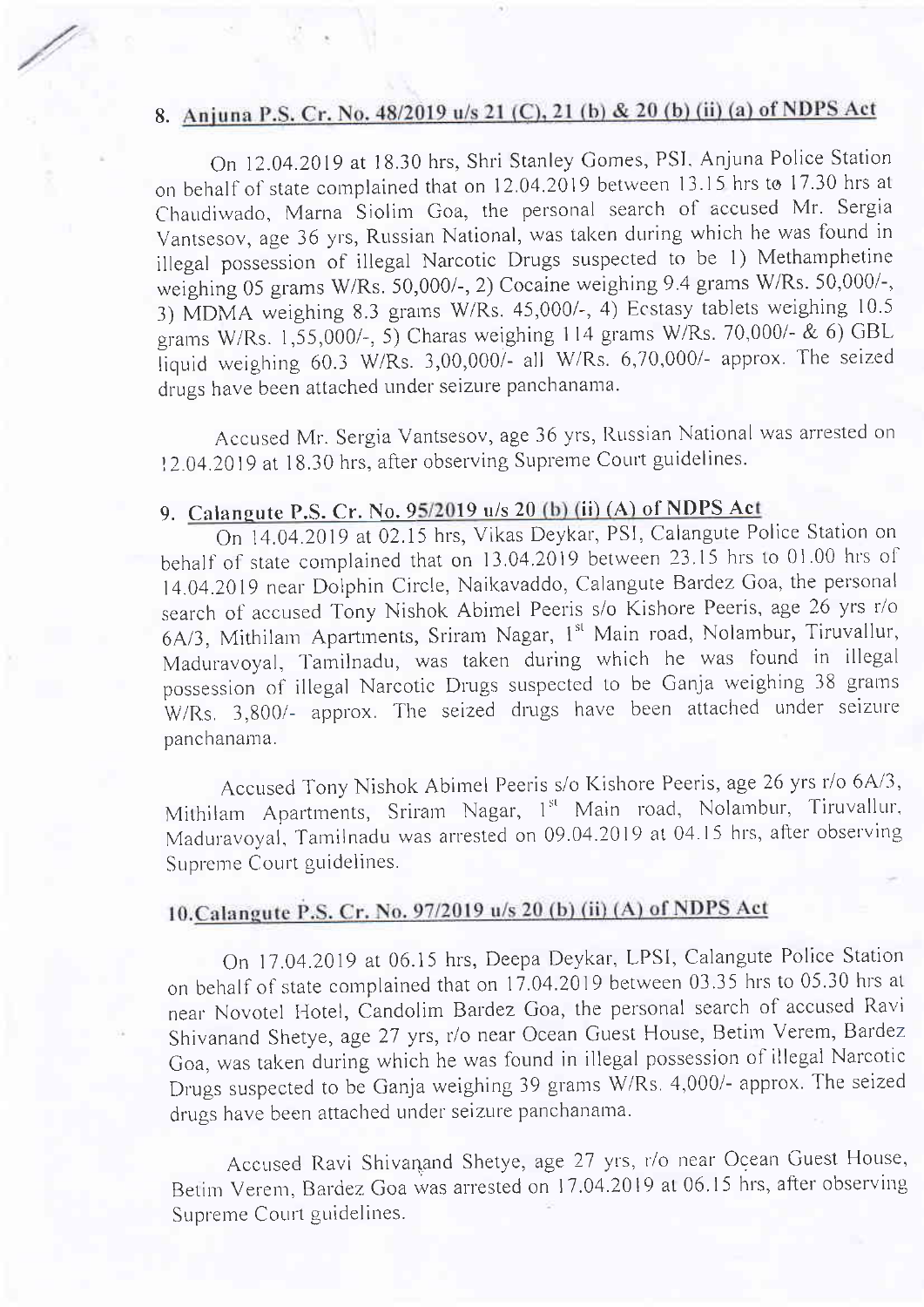# 11. Calangute P.S. Cr. No. 96/2019 u/s 21 (b) of NDP

On 14.04.2019 at 05.00 hrs, Shri Damodar Shirodkar, PSI, Calangute Police Station on behalf of state complained that on 14.04.2019 between 02.00 hrs to 04.00 hrs near Calangute Tower, Calangute Bardez Goa, the personal search of accused Rutesh Malvankar, age 28 yrs, r/o H. No. 427/1, Simwada, Arpora, Brdez Goa, was taken during which he was found in illegal possession of illegal Narcotic Drugs suspected to be Cocaine W/Rs. 2,000/-approx. The seized drugs have been attached under seizure panchanama.

Accused Rutesh Malvankar, age 28 yrs, r/o H. No. 427/1, Simwada, Arpora, Brdez Goa was arrested on 14.04.2019 at 05.00 hrs, after observing Supreme Court guidelines.

### 12. Calangute P.S. Cr. No. 100/2019 u/s 20 (b) (ii) (A) of NDPS Act

On 19.04.2019 at 04.30 hrs, Shri Sushant Snagodkar, PSI, Calangute Police Station on behalf of state complained that on 19.04.2019 between 00.55 hrs to 03.05 hrs at near Baga Circle, Baga Calangute Bardez Goa, the personal search of accused Anthony s/o Francis Mascarenhas, age 38 yrs, r/o near Alor Hotel, Naikawado Calangute, Bardez Goa, was taken during which he was found in illegal possession of illcgal Narcotic Drugs suspected to be Ganja weighing 42 grams W/Rs. 4,200/ approx. The seized drugs have been attached under seizure panchanama.

Accused Anthony s/o Francis Mascarenhas, age 38 yrs, r/o near Alor Hotel. Naikawado Calangute, Bardez Goa was arrested on 19.04.2019 at 04.30 hrs, after observing Supreme Court guidelines.

# 13. Calangute P.S. Cr. No. 101/2019 u/s 20 (b) (ii) (A) of NDPS Act

On 20.04.2019 at 05.15 hrs, Shri Vikas Deykar, PSI, Calangute Police Station on behalf of state complained that on 20.04.2019 between 02.25 hrs to 04.20 hrs Opp. Oceanic Beach Shack Baga Calangute, the personal search of accused Shrinivas Shivappa Shamarant, age 26 yrs, r/o Yamakanmardi TQ Hukkeri, Dist-Belguam, was taken during which he was found in illegal possession of illegal Narcotic Drugs suspected to be Ganja weighing 31 grams W/Rs. 3,000/- approx. The seized drugs have been attached under seizure panchanama.

In this connection an offence vide stands registered. Accused Shrinivas Shivappa Shamarant, age 26 yrs, r/o Yamakanmardi TQ Hukkeri, Dist- Belguam was arrested on 20.04.2019 at 05.15 hrs, after observing Supreme Court guidelines.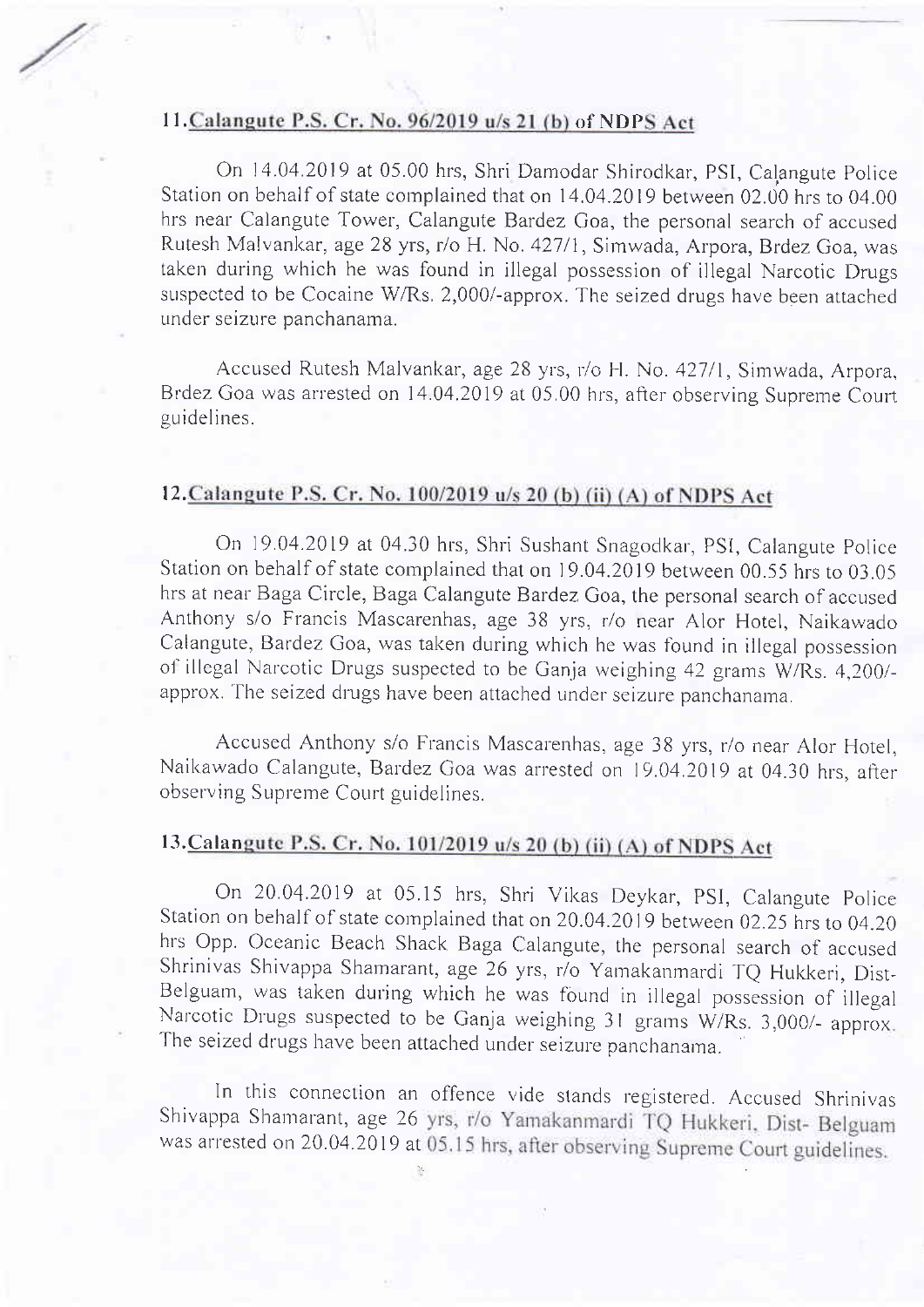## 14. Calangute P.S. Cr. No. 107/2019 u/s 20 (b) (ii) (A) of NDPS Act

/

On 24.04.2019 at 22.10 hrs, Shri Rajaram Bagkar, PSI, Calangute Police Station on behalf of state complained that between 22.10 hrs of 24.04.2019 to 00.30 hrs of 25.04.2019 at near Fat Fish Restaurant, Agarwaddo, Calangute, Bardez Goa, the personal search of accused Deelip L. Lakshmana Gowda, age 36 yrs, r/o 209-3, Mudigrer, Chikmagalur, Karnataka, presently residing at Flat No. 321, Opp. Planteen Leaf, calangtue Bardez Goa, was taken during which he was found in illegal possession of illegal Narcotic Drugs suspected to be Ganja weighing 35 grams W/Rs. 5,000/- approx. The seized drugs have been attached under seizure panchanama.

Accused Deelip L. Lakshmana Gowda, age 36 yrs, r/o 209-3, Mudigrer, Chikmagalur, Karnataka, presently residing at Flat No. 321, Opp. Planteen Leaf, Calangtue Bardez Goa was arrested on  $25.04.2019$  at 02.05 hrs, after observing Supreme Court guidelines.

### 15. Calangute P.S. Cr. No. 111/2019 u/s 21 (a) of NDPS Act

On 30.04.2019 at 22.10 hrs, Deepa Deykar, LPSI, Calangute Police Station on behalf of state complained that on 30.04.2019 between 01.40 hrs to 03.20 hrs near Sai Leela Restaurant, Maddowado, Calangute, Bardez Goa, the personal search of accused Imran Molla s/o Abu Bakkar Middik Molla, age 23 yrs, r/o near Nanu Bar & Restaurant, Khobrawada, Calangute, N/o. Sundarpur, Angina, Dakshin Dinajpur, west Bengal, was taken during which he was found in iilegal possession of illegal Narcotic Drugs suspected to be Cocaine weighing 1.50 grams W/Rs. 10,000/- approx. The seized drugs have been attached under seizure panchanama.

Accused Imran Molla s/o Abu Bakkar Middik Molla, age 23 yrs, r/o near Nanu Bar & Restaurant, Khobrawada, Calangute, N/o. Sundarpur, Angina, Dakshin Dinajpur, West Bengal was arrested on 30.04.2019 at 04.25 hrs, after observing Supreme Court guidelines.

#### 16. Porvorim PS Cr. No. 63/2019 u/s 302 IPC

On 15.04.2019 at 00.15 hrs, Shri Ramappa s/o Shivlingappa Kavalura, age 48 yrs r/o in the hut near PWD office, Pundalik Nagar, Porvorim n/o Karnataka complained that on 14.04.2019 at around 08.00 p.m. in the premises of PWD Water Tank, Pundalik Nagar, Porvorim Goa accused person namely Ramanna s/o Yamnappa Baddi, age 50 yrs r/o Pundalik Nagar Porvorim Goa n/o Karnataka assaulted the victim namely Basappa Hanshikutti, age 49 yrs r/o in the premises of PWD Water Tank, Porvorim Goa, n/o Karnataka with a pick-axe on his head, thereby causing him serious injuries, who then succumbed to the injuries at GMC Bambolim on the same day while undergoing medical treatment.

Accused Ramanna s/o Yamnappa Baddi, age 50 yrs r/o Pundalik Nagar Porvorim Goa n/o Karnatak'a, was arrested on 15.04.2019 at 02.15 hrs after observing Supreme Court guidelines.